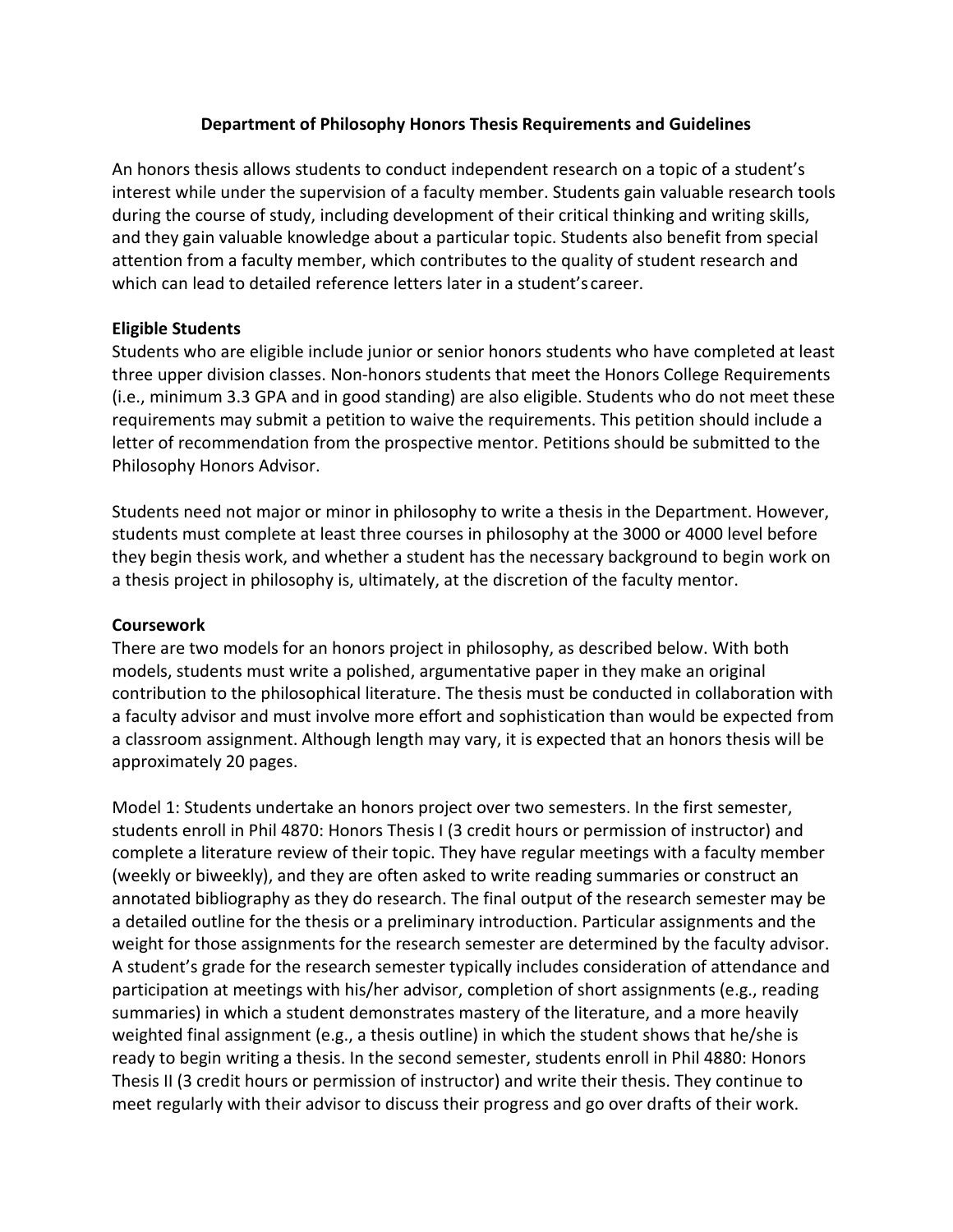Particular assignments and the weight for the assignments for this semester are determined by the faculty advisor. A student's grade during this semester typically includes consideration of attendance and discussion of the thesis during regular meetings, the timely submission of drafts, the student's effective response to feedback on drafts, and an assessment of the quality of the writing and critical thinking skills demonstrated in the final version of the thesis.

Model 2: Students undertake an honors project in one semester. This option requires that students have prior coursework on the topic of their project and that students build their thesis from previous research (e.g., a term paper) with a faculty member. Students who qualify for this model enroll in Phil 4880: Honors Thesis II (3 credit hours or permission of instructor). Students will likely do some additional readings early in the semester to develop their prior research, but this is not primarily a research semester. Rather, students spend the bulk of the semester expanding and developing their research ideas through writing. Particular assignments and the weight for the assignments for this semester are determined by the faculty advisor. A student's grade during this semester typically includes consideration of attendance and discussion of the thesis during regular meetings, the timely submission of drafts, the student's effective response to feedback on drafts, and an assessment of the quality of the writing and critical thinking skills demonstrated in the final version of the thesis.

## **Proposal and Course Authorization**

Before students enroll in honors coursework, they must notify the Honors College of their intent to conduct an honors thesis by completing the online Intent to Conduct a Thesis Form , which requires that students 1) identify the faculty member who has agreed to supervise their project, 2) write a 200-word summary of their project, and 3) provide a tentative title for their project. This form is due **April 1** for summer registration, **August 1** for fall registration, and **December 1** for spring registration.

# **Final Product**

No later than one month prior to the last day of classes the student will turn in a complete draft of the honors thesis to her/his faculty mentor, after which the student will revise the thesis based on feedback from her/his mentor. Students must notify the Honors College that they have successfully completed their honors thesis by completing the Certification of Successful Completion Form. This form is due by **the last day of final exams during the semester in which the thesis is completed**.

## **Required attendance at Honors Thesis Sessions**

Students are required to attend three 2-hr sessions led by the Honors College Thesis Team each semester that they are working on their honors thesis. The three sessions are held at the beginning, middle and end of the semester. The last session is the Thesis Pitch, which is an oral competition event where students have 3 minutes to communicate the importance of their research. Presenting at the Thesis Pitch is voluntary, but attendance is required.